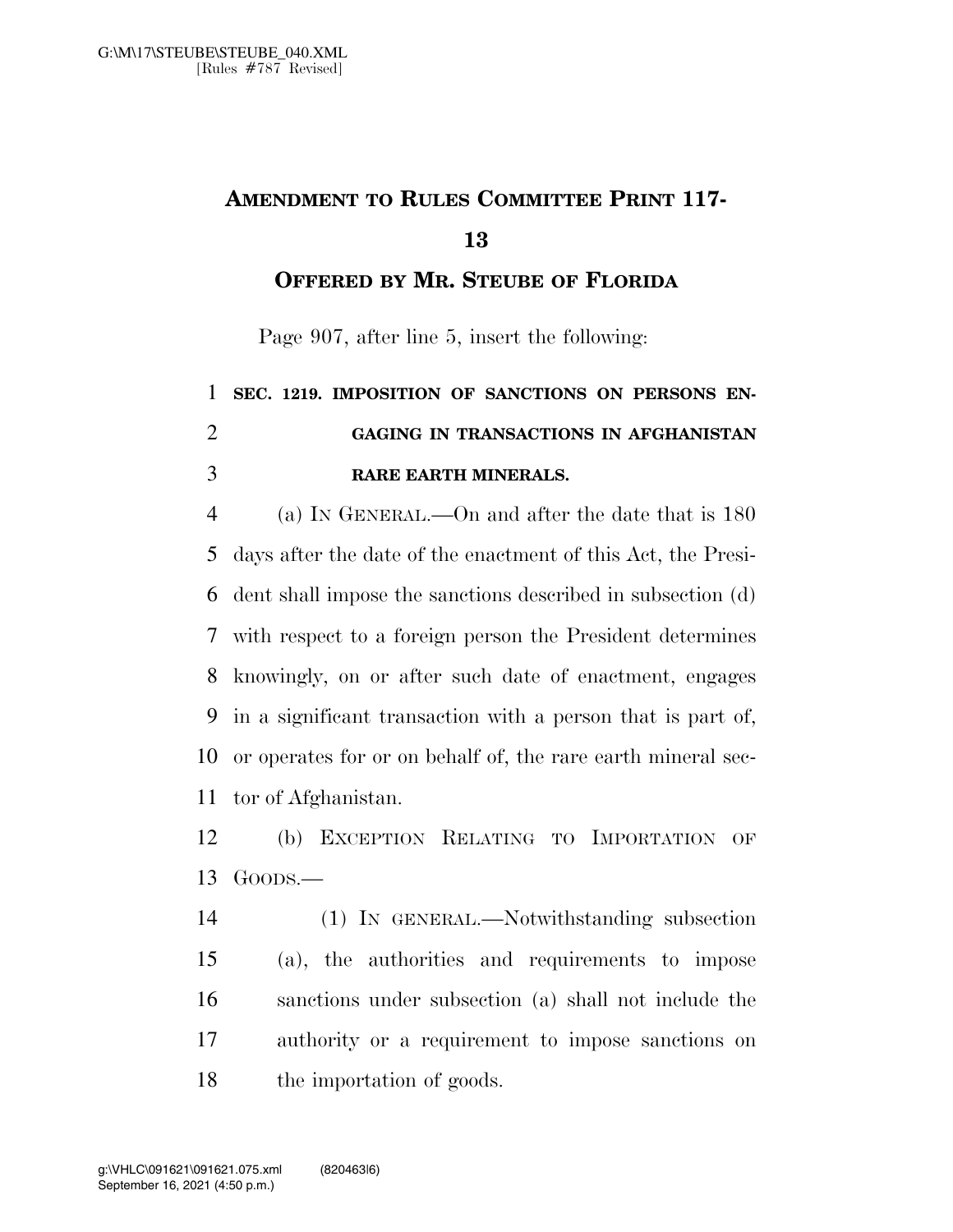$\mathfrak{D}$ 

 (2) GOOD DEFINED.—In this subsection, the term ''good'' means any article, natural or man- made substance, material, supply or manufactured product, including inspection and test equipment, and excluding technical data.

 (c) PENALTIES.—A person that violates, attempts to violate, conspires to violate, or causes a violation of sub- section (a) or any regulation, license, or order issued to carry out subsection (a) shall be subject to the penalties set forth in subsections (b) and (c) of section 206 of the International Emergency Economic Powers Act (50 U.S.C. 1705) to the same extent as a person that commits an unlawful act described in subsection (a) of that section. (d) SANCTIONS DESCRIBED.—The sanctions to be imposed on a foreign person described in subsection (a) are the following:

 (1) BLOCKING OF PROPERTY.—The President shall block, in accordance with the International Emergency Economic Powers Act (50 U.S.C. 1701 et seq.), all transactions in all property and interests in property of any person subject to subsection (a) if such property and interests in property are in the United States, come within the United States, or are or come within the possession or control of a United States person.